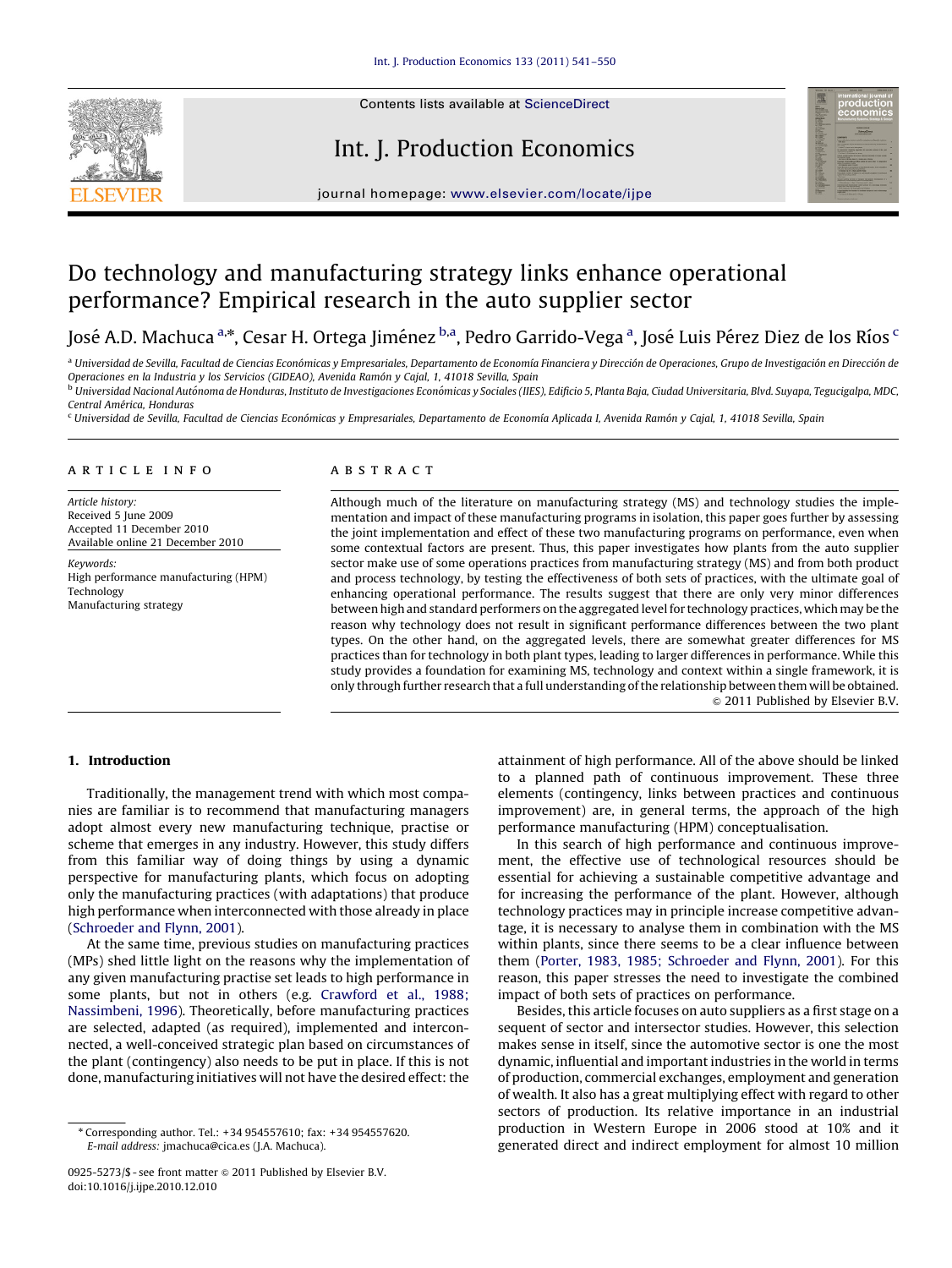workers ([BEFC, 2006](#page--1-0)). Of the 100 major transnational companies other than in the financial sector by volume of foreign assets, thirteen are in this sector [\(UNCTAD, 2009](#page--1-0)). Thus, it uses data on manufacturing strategy practices, technology practices and operational performance dimensions collected from 90 auto supplier plants which responded to a survey from research teams located in ten countries selected as a major part of the industrialised world in North America, Europe and Asia

Drawing upon the previously mentioned approach, this article takes a set of manufacturing strategy practices and a set of technology practices as a starting point to investigate how auto supplier plants make use of MPs, by testing the impact of both of these sets on an operational performance. Thus, next (Section 2), this paper discusses the concepts and constructs used in this study. A brief review is made of bibliography related to possible impacts on performance, and some possible relationships from the framework of this study are presented, the models are proposed and the respective hypotheses described. Subsequently (Section 3), the research methodology used in this article is described and the analytical methodology discussed. The results are given in Section 4. Finally, in Section 5, the conclusions and final considerations are set out, highlighting the implications and limitations of the research.

#### 2. Theoretical background and hypotheses

This study shall consider and define some operational performance dimensions, a set of some manufacturing strategy practices and a set of some technology practices through some of the constructs defined in operations management (OM) literature, as the focus of the present paper will be the possible impact of these two sets of practices on performance.

We do not purport the manufacturing practices (MPs) and dimensions in this study to be ''best practise'' (the paradigm par excellence of research into manufacturing in the nineteen-eighties and -nineties (e.g.[Wheelwright and Bowen, 1996\)](#page--1-0)). In addition, it is our opinion that practices adopted in imitation of high performers might contribute to achieving competitive parity though not competitive advantage. MPs could not and, in fact, due to contingency (context), cannot be generally recommended for any and every plant, so a review of manufacturing strategy is required, as each practise, or combination of practices, could be appropriate for different environments. Better performance might be achieved if key MP features are conscientiously analysed and their concepts adopted (and adapted) and carefully incorporated, there being different ways of achieving the same results in different environments [\(Sahin, 2000\)](#page--1-0). In this regard, the typical way of measuring MPs impact on competitiveness is usually through the comparison of some type of performance with the competition, whether it be financial (e.g. return on asset (ROA), return on investment (ROI), return on equity (ROE)) or operations-related (quality, cost, etc.).

The following selection of dimensions and practices is neither comprehensive nor exclusive to this research, but they are representative of MPs, operational performance and plant context in the OM literature and currently in widespread use in plants, and they are also appropriate for presenting theoretical arguments.

#### 2.1. Operational performance

Manufacturing plants do not directly control measures of performance indicators such as profit, sales or market outcomes, because they are mainly cost centres and do not have specific accounting records of this kind at the plant level; therefore, the use of financial measures may be inappropriate, except in the case of plants which are profit centres. Therefore, this research uses basic production measures controlled at the plant level, such as the competitive priorities: costs, quality, delivery (speed and dependability) and flexibility (see [Hayes and Wheelwright, 1984; Ferdows](#page--1-0) [and De Meyer, 1990; Ketokivi and Schroeder, 2004](#page--1-0)).

Specifically, this study will make use of some of the plant competitive performance indicators from the OM literature ([Skinner, 1969; Hayes and Wheelwright, 1984; Schroeder and](#page--1-0) [Flynn, 2001\)](#page--1-0), such as unit cost of manufacturing, standard product quality, on-time delivery, fast delivery, flexibility in changing the product mix and flexibility in changing volume, etc. These six indicators represent different measures of the four above-mentioned basic production measures ([Skinner, 1969; Ferdows and De](#page--1-0) [Meyer, 1990\)](#page--1-0) and can be measured from two perspectives: internal and external. The internal perspective represents measures which are useful for the control and internal management of the production process, whereas the external perspective entails customerrelated dimensions. We will use a combination of both types.

To conclude this sub-section, some remarks are made on the basic goals/dimensions and on the six measures which are used in this paper. In general terms, the measures selected are those which are most frequently used in an OM (see [Skinner, 1969; Hayes and](#page--1-0) [Wheelwright, 1984; Ferdows and De Meyer, 1990; Cua et al., 2001;](#page--1-0) [Schroeder and Flynn, 2001; Ahmad et al., 2003\)](#page--1-0).

Cost: for many authors, the most important of all the operational performance measures is cost performance (e.g. [Schroeder and Flynn, 2001; Slack and Lewis, 2002; Hallgren,](#page--1-0) [2007\)](#page--1-0). This research focuses on unit cost of manufacturing.

**Quality:** although quality is a very broad term, in production operations, the most influential measure is conformance, which means the process' ability to manufacture products which conform to predefined reliability and consistency specifications ([Garvin, 1987; Ward et al., 1996; Slack and Lewis, 2002;](#page--1-0) [Hallgren, 2007\)](#page--1-0). This research therefore focuses on product conformance with specifications.

**Delivery:** the two basic delivery measures are reliability and speed [\(Berry et al., 1991; Ward et al., 1996; Hallgren, 2007](#page--1-0)). This study focuses on both: the former through on-time delivery (i.e. the ability to complete the delivery as planned), and the latter through fast delivery.

Flexibility: flexibility has many measures, but the two most influential in the operations area are the ability to change volume and product mix [\(Slack, 1983; Olhager, 1993; Hallgren,](#page--1-0) [2007; Hutchison and Das, 2007\)](#page--1-0), and both are included in this study.

#### 2.2. Manufacturing strategy

More and more companies are recognising production as a potential source for gaining a competitive advantage and as a way of differentiating themselves from competitors. Despite the importance of defining and clearly implementing manufacturing strategy, there is not much broad empirical research in an OM literature documented (and even less in an international HPM research) addressing the impact of manufacturing strategy on the plant performance.

There are clear signs that manufacturing strategies play a fundamental role in the assessment of new technologies [\(Bates](#page--1-0) [et al., 1995; Pretorius and Wet, 2000\)](#page--1-0), as an analysis of appropriate technology can eliminate many risks, given that high performing technology is a key factor in global competitiveness.

In other regards, according to the classic conception defined in the strategy literature, which distinguishes between processes and content (e.g. [Swamidass and Newell, 1987; Weir et al., 2000;](#page--1-0)